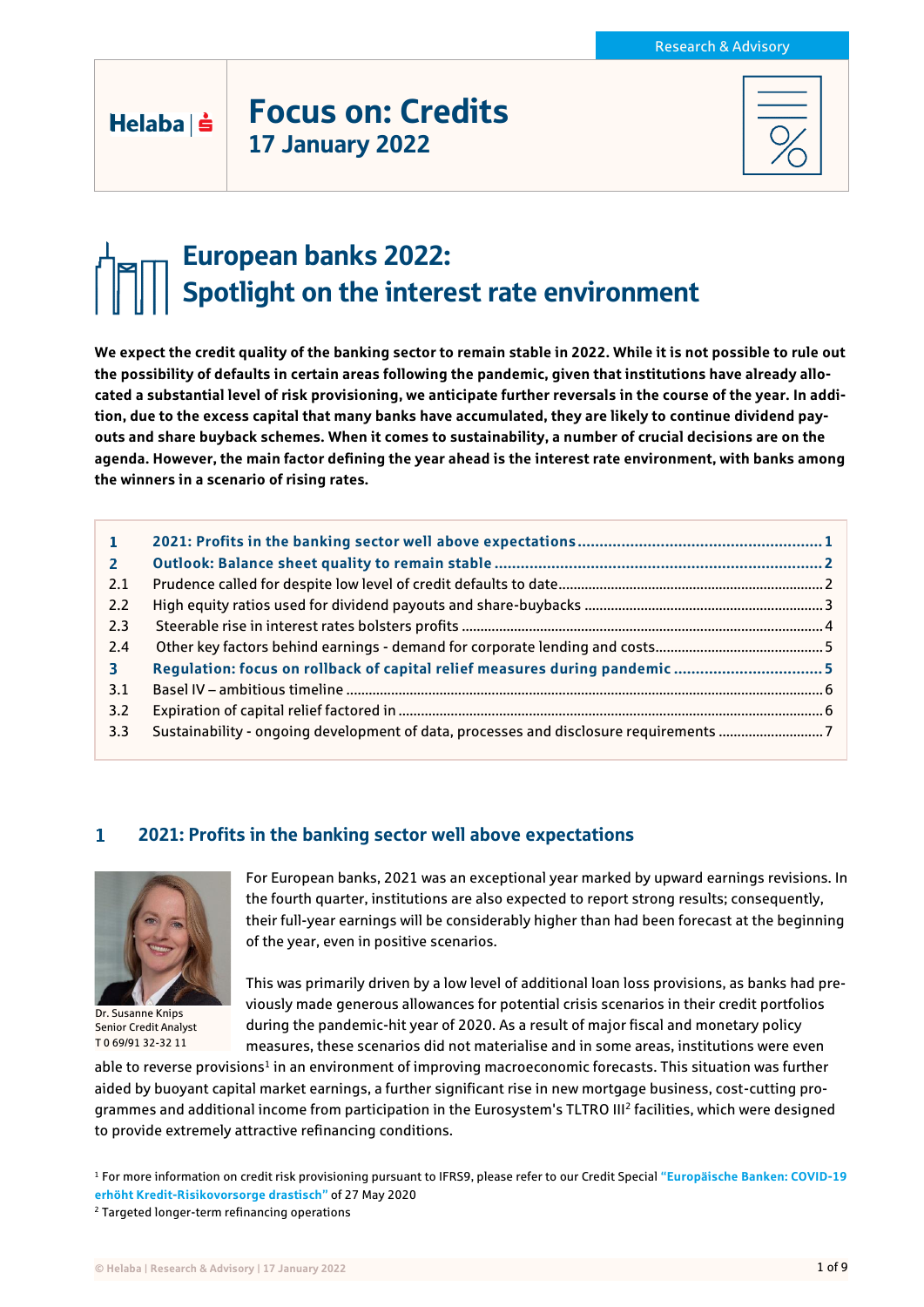#### $\overline{2}$ Outlook: Balance sheet quality to remain stable

We expect the credit quality of the banking sector to remain stable in 2022. While it is not possible to rule out the possibility of defaults in certain areas following the pandemic, given that institutions have already allocated a substantial level of risk provisioning, we anticipate further reversals in the course of the year. However, a certain level of risk is associated with the further course of the Covid-19 pandemic. On top of that, geopolitical conflicts have recently moved back into focus. Another factor that should not be underestimated are medium-term risks arising from high ratios of public and private debt.

#### 2.1 Prudence called for despite low level of credit defaults to date

Banks will have to set aside a slightly higher level of additional provisions for possible loan losses in 2022 compared to the prior year. However, in view of the fact that loan loss charges have so far remained low despite the pandemic, this represents more of a return to normality. Although it is not possible to rule out the possibility of larger credit defaults in certain areas in the wake of Covid-19, institutions still have a high level of special loan loss provisions in place from 2020 that they are able to draw on.

According to data from the European Banking Authority (EBA), the share of non-performing loans in banks' total credit portfolios continued to decline in September 2021. However, loans that have not yet been classified as nonperforming are under special observation. The proportion of loans whose risk of default has increased significantly since the initial balance sheet date, but which are not yet considered non-performing, has increased noticeably as the pandemic has unfolded. Nevertheless, there have been recent signs of stabilisation on this front as well.



Encouraging signs are also emerging from expiring moratoria: according to the EBA, the volume of loans for which European banks have granted deferred repayments fell from EUR 871 billion in June 2020<sup>3</sup> to EUR 50 billion in September 2021<sup>4</sup> , without any major distortions in credit metrics. The proportion of non-performing loans (NPL ratio), at 4.9 % for expired and 6 % for remaining moratoria, was higher than the aforementioned average of total credit exposure, but still at an easily manageable level. At the same time, though, there were considerable differences between each country. Moreover, there was also a noticeable rise in the share of loans not classified as nonperforming whose risk of default had significantly increased, accounting for around as much as a third of remaining moratoria<sup>5</sup>.

<sup>3</sup> EBA **[press release](https://www.eba.europa.eu/banks-report-significant-use-covid-19-moratoria-and-public-guarantees)** of 20 November 2020

<sup>4</sup> EBA **[press release](https://www.eba.europa.eu/asset-quality-has-further-improved-cyber-risk-remains-source-concern-eu-banks)** of 10 January 2022

<sup>5</sup> The total volume of loans under public guarantee schemes (PGS) reached EUR 378 billion in September 2021, of which 2.4 % were classified as NPLs and 20.1 % were under stage 2 (significantly higher risk). In this case, however, banks are largely protected from default risks by the guarantees.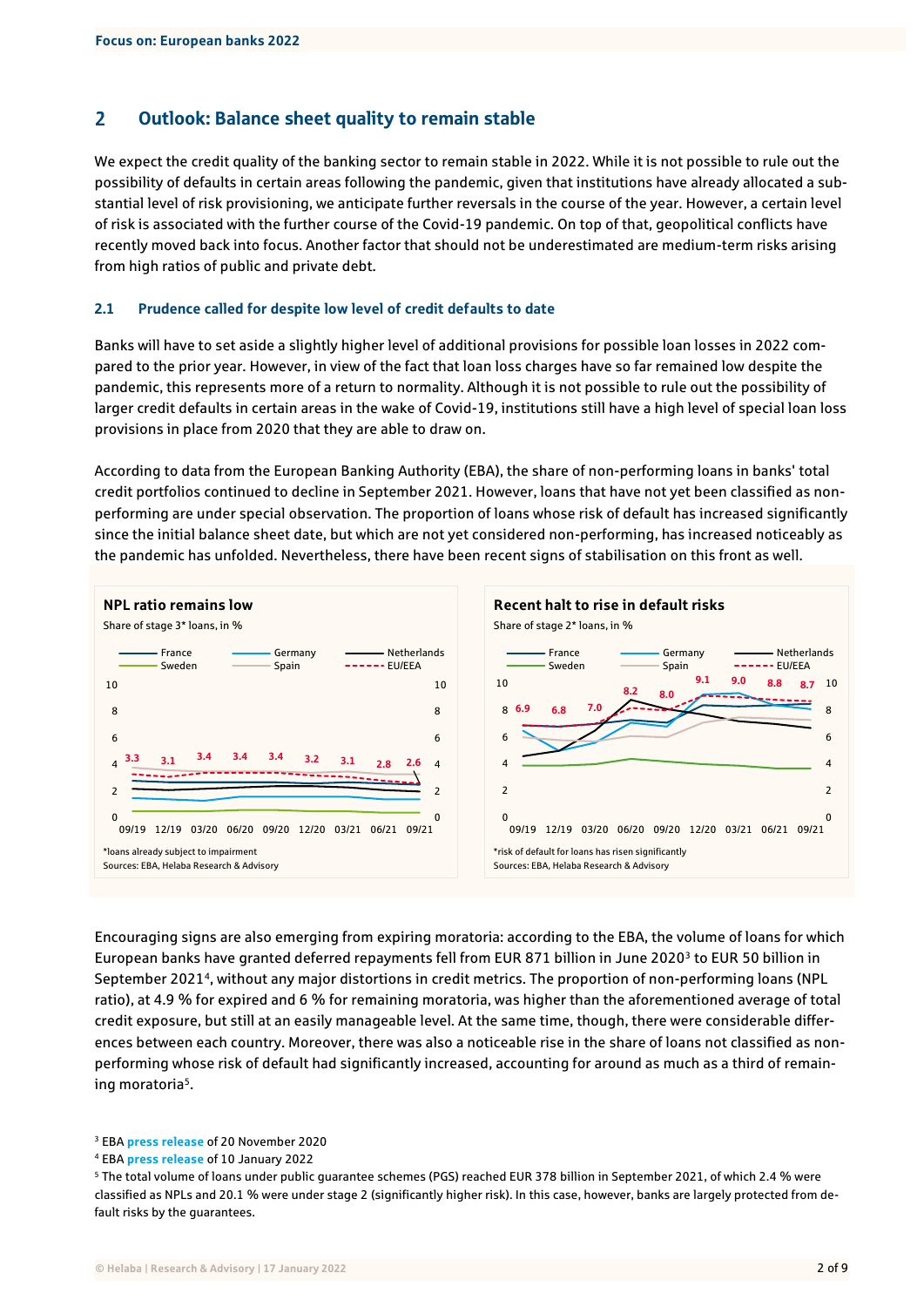It will also be important, from the perspective of credit quality, to keep an eye on public and private debt ratios, which have meanwhile reached high levels. Based on our **[macroeconomic outlook](https://www.helaba.com/media/docs/int/research/markets-and-trends/capital-market-outlook-2022.pdf)**, they are unlikely to have an



impact in 2022; however, they are associated with elevated risks in the medium term. Sovereign debt ratios have been rising since the financial crisis ten years ago and have been further exacerbated by the Covid pandemic. As government support measures<sup>6</sup> are phased out, the danger is that those private individuals affected will also experience a deterioration in their capacity to shoulder debt.

### 2.2 High equity ratios used for dividend payouts and share-buybacks

Another reason for banks' impressive crisis resilience, as the Covid pandemic has shown, is their high level of regulatory capital. Prudential requirements were ratcheted up dramatically after the financial crisis and this led to banks reporting regulatory capital ratios today that are twice as high as before the financial crisis, despite more stringent calculation methods.



In addition, the wide-ranging regulatory reforms enacted in recent years have substantially improved the banking industry's institutional framework for preventing and managing crises.<sup>7</sup>

<sup>6</sup> For instance, Germany's furlough scheme ("Kurzarbeit")

<sup>7</sup> Particularly the Single Resolution Mechanism (SRM) and Single Supervisory Mechanism (SSM) for European banks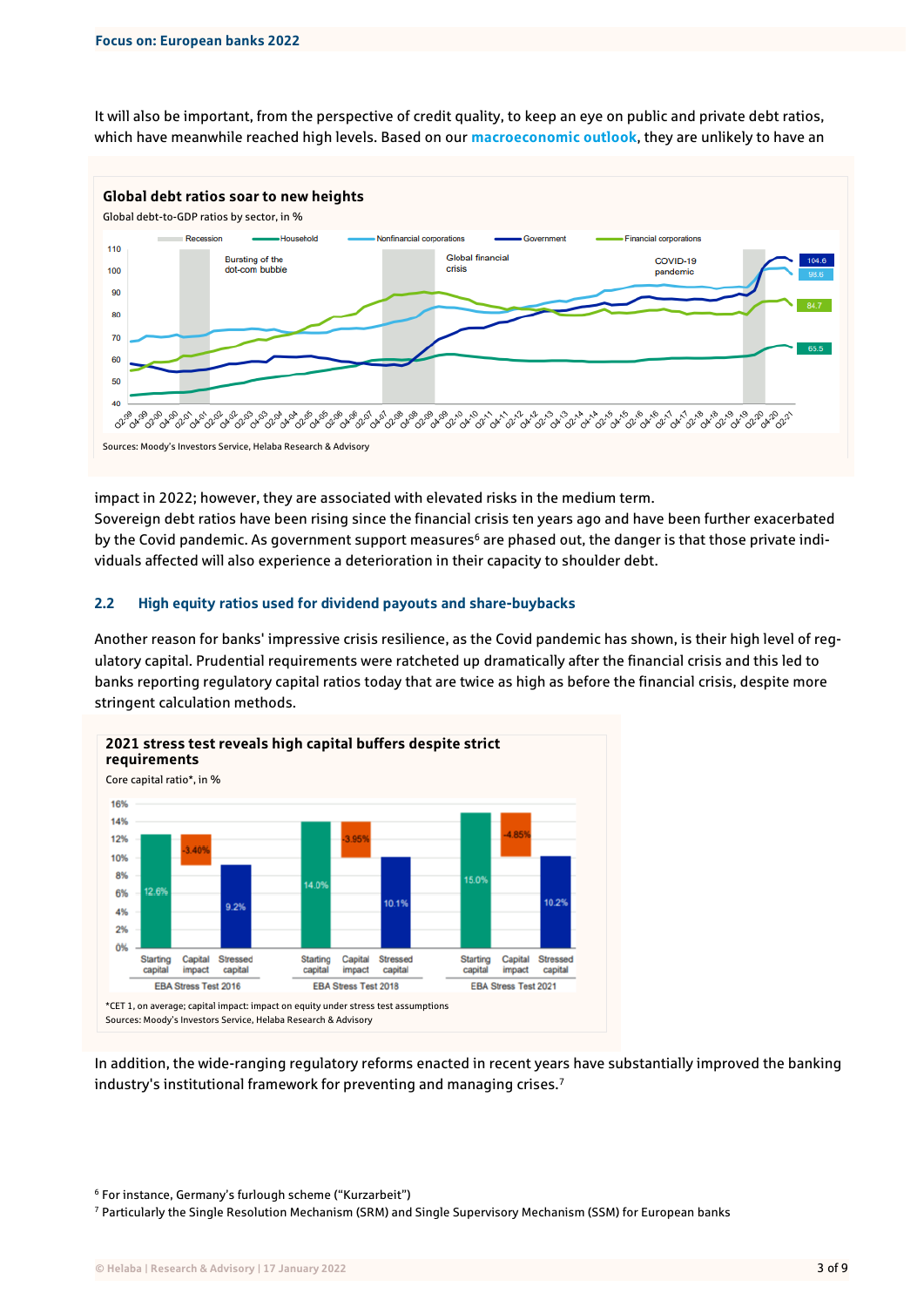

The freeze on dividend payouts imposed by regulators on all banks at the beginning of the Covid-19 crisis has also resulted in many banks accumulating a significant amount of excess capital.

The cap on dividends imposed by the ECB banking supervision was lifted at the beginning of October 2021. Since then, major listed banks have been rushing to announce share buyback schemes and dividend payouts. The equity ratios of many banks are therefore likely to decline steadily in 2022 towards pre-Covid levels.

Opportunistic acquisitions are also becoming increasingly popular again. In the medium term, the completion of the banking union with the introduction of a uniform European deposit protection scheme could act as an ad-

ditional catalyse for larger transnational mergers. So far, this has faced strong resistance from Germany; however, the new "traffic light" coalition there may bring about a change of heart and EDIS<sup>8</sup> is likely to be back on the agenda in 2022.

### 2.3 Steerable rise in interest rates bolsters profits

The interest rate environment will be a key driver for the earnings outlook for banks and therefore a defining issue in 2022. At a most recent level of 55 %<sup>9</sup>, net interest income is the most important earnings component for European banks. A moderate rise in interest rates is a welcome development for the industry, especially with respect to the profitability of excess deposits and liquidity portfolios.

Yet, there are also risks associated with rates being hiked too quickly, e.g. in terms of valuation adjustments, credit defaults and a decline in new lending. The low interest rate environment, for instance, was accompanied by a boom in residential mortgages.



Overall, however, we believe the banking industry will be a beneficiary of rising interest rates as it typically hedges interest rate risk. In a context of increasing rates, the falling value of assets is offset by the falling value of liabilities. We expect funding conditions for the sector to remain favourable, though not to improve any further in light of inflationary pressures and the Fed's tapering of its asset purchase programmes (see **["Primary Market Update](https://www.helaba.com/media/docs/extern/research/en_publikationen/credits_covered_bonds/577686.php)  [EUR benchmark bank bonds: 2021 ends on high note"](https://www.helaba.com/media/docs/extern/research/en_publikationen/credits_covered_bonds/577686.php)** of 11 January 2022).

However, the same level of additional earnings from the ECB's TLTRO programme is not on the cards in 2022. According to its monetary policy decisions of 16 December 2021, the Governing Council's assumption is that the special conditions applicable under TLTRO III will expire as planned in June 2022. Furthermore, the Council wants to "assess the appropriate calibration of its two-tier system for reserve remuneration so that the negative interest

<sup>8</sup> European Deposit Insurance Scheme

<sup>9</sup> According to the EBA Risk Dashboard Q3 2021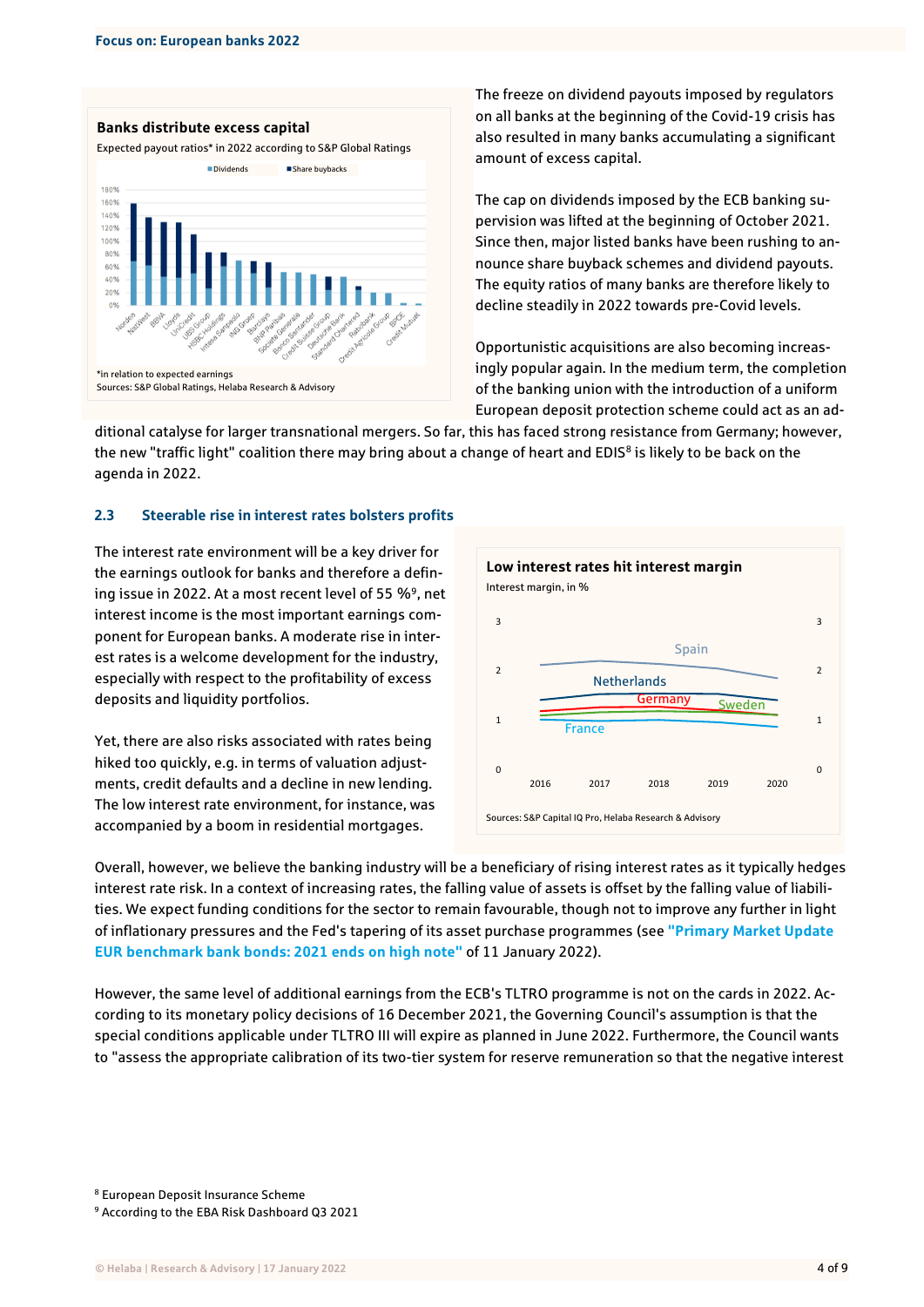rate policy does not limit banks' intermediation capacity in an environment of ample excess liquidity." Our understanding of this is that the exemption of excess reserves from being subject to the negative deposit rate (currently - 0.5%), which has been 6 times the minimum reserve<sup>10</sup> since September 2019, could be further extended.





### 2.4 Other key factors behind earnings - demand for corporate lending and costs



We expect that demand from companies for lending will rise slightly from a rather modest recent level. In 2021, lending by banks was adversely affected by a high level of subsidised loans to businesses under governments' Covid support packages in 2020, the repayment of these loans and the generally strong liquidity position of many companies. In addition to the broadly favourable macroeconomic trend, the EU's **[NextGeneration](https://europa.eu/next-generation-eu/index_en)** programme could prove to be a major factor behind growth in 2022.

The central role that banks play in the transition to a more sustainable economy also presents opportunities. At the same time, however, business not consid-ered sustainable will be lost (see "EU[-Taxonomie-](https://www.helaba.de/blueprint/servlet/resource/blob/docs/577508/f79be5021695736642a911e3ceb97139/wochenausblick-20220107-data.pdf)

**[Verordnung: Streit um die Kernkraft"](https://www.helaba.de/blueprint/servlet/resource/blob/docs/577508/f79be5021695736642a911e3ceb97139/wochenausblick-20220107-data.pdf)** in our weekly outlook of 7 January 2022) and, ultimately, it will come down to the individual institutions to successfully position themselves in this new market.

What is more, the pandemic has resulted in digitisation, where the costs of investment remain high, receiving a further boost. As competition for margins is fierce, interest rates are still low and the pressure on costs high, costcutting programmes will remain the order of the day. In contrast, we believe that the negotiating power of banking sector employees - despite rising inflation - is relatively weak due to redundancy programmes that are already underway.

#### $\overline{\mathbf{3}}$ Regulation: focus on rollback of capital relief measures during pandemic

The aim of the banking package, which the EU Commission presented at the end of October 2021, is to fully implement changes to the Basel III framework agreed at an international level into EU law. Sweeping regulatory reforms

<sup>10</sup> so-called tiering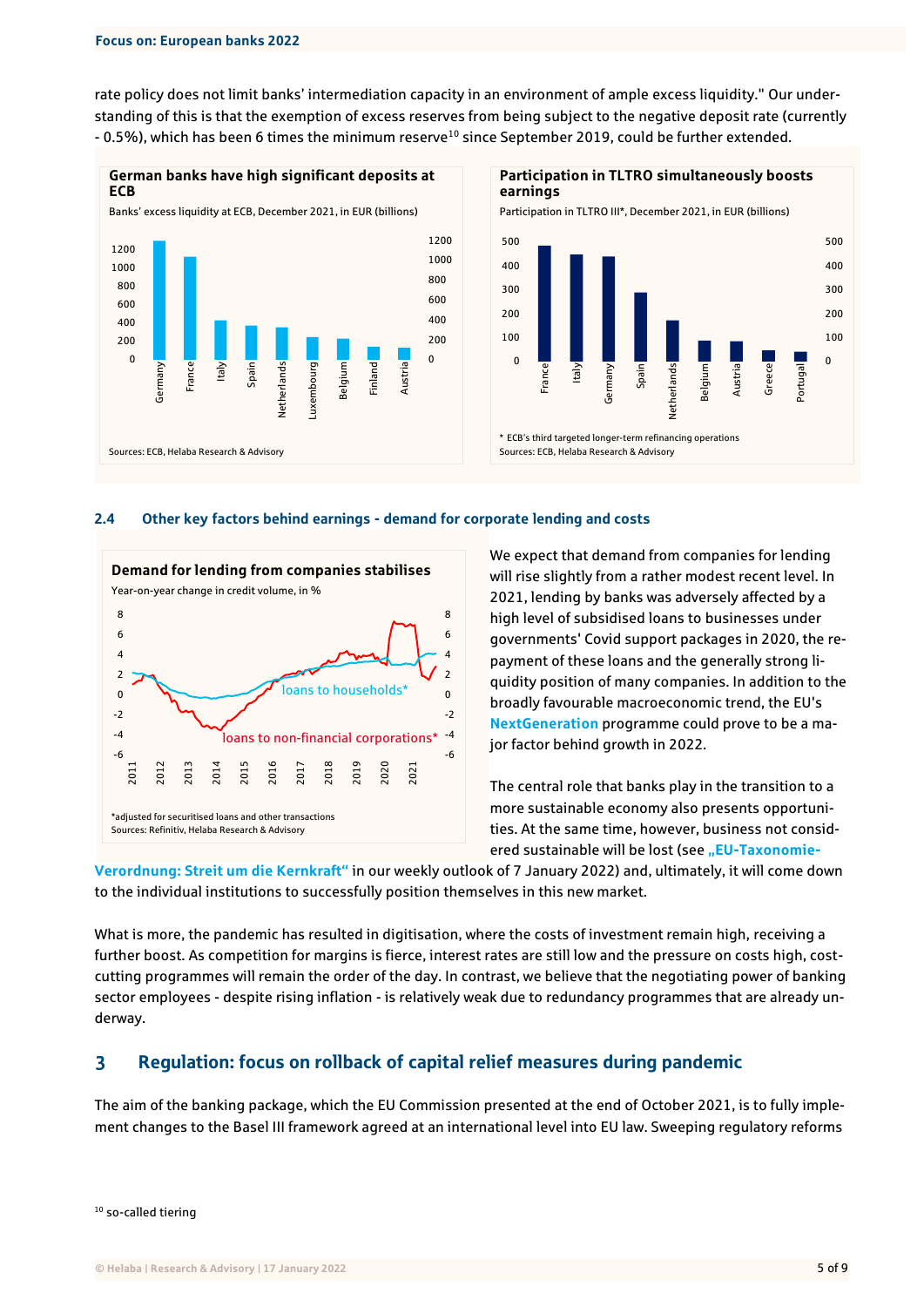were introduced in the wake of the global financial crisis with regard to banks' regulatory capital and crisis management. These reforms have now been largely implemented. For this reason, from the perspective of bond investors the significance of regulatory adjustments is declining.

#### 3.1 Basel IV – ambitious timeline

The legislative proposals submitted by the EU Commission in October for the final transposition of changes to Basel III (the so-called Banking Package) have prompted some relief: the proposals address the special features of the EU banking sector and are likely to result in lower capital charges than had initially been feared. Among other things, equity costs for loans to SMEs are to be kept as low as possible and compliance costs for smaller banks are to be reduced.

However, the timeline for the legal implementation of the proposals is ambitious. The legislative package is scheduled to enter into force as early as 1 January 2023, so that the regulations can apply in the individual EU countries as of 1 January 2025. We expect large banks that rely on capital market funding to provide indications of the impact on their capital requirements in the course of this year (for more detail, see our study **["Implementation of](https://www.helaba.de/blueprint/servlet/resource/blob/docs/571894/5277a5199d641ca029dd10e529881b05/cs-20211105-en-data.pdf)  [Basel III imposes uneven burden on banks"](https://www.helaba.de/blueprint/servlet/resource/blob/docs/571894/5277a5199d641ca029dd10e529881b05/cs-20211105-en-data.pdf)** of 5 November 2021).

### 3.2 Expiration of capital relief factored in

Right at the beginning of the Covid-19 pandemic in March 2020, the ECB banking supervision granted banks capital relief. This enables institutions to use capital buffers in excess of the minimum ratios agreed with the supervisor during the capital planning process to absorb losses.<sup>11</sup> In addition, national regulators, with the banking of the ECB banking supervision, temporarily reduced or abolished countercyclical capital buffers (CCyBs<sup>12</sup>) in their respective countries. (for more detail, see our publication **["EZB mit Maßnahmen gegen Corona](https://www.helaba.de/blueprint/servlet/resource/blob/docs/521080/c4fc336782fe2ff8d032e58df6bf08fe/cs-20200313-data.pdf)-Schock"** of 13 March 2020).

These relief measures are now being progressively rolled back. However, due to the time needed to implement measures such as these, it is likely that they will not come into force for several months. Typically, there is a 12 month time lag between announcement and entry into force. Nevertheless, some countries have already announced the reinstatement of the countercyclical capital buffers. At the end of September 2021, the Swedish supervisory authority was the first to announce the gradual increase of the CCyB from the end of September 2022. Denmark, Norway and the United Kingdom followed with similar announcements in December. On 12 January 2021, the German banking supervisory authority BaFin stated in a **[press release](https://www.bafin.de/SharedDocs/Veroeffentlichungen/DE/Pressemitteilung/2022/pm_antizyklischer_Kapitalpuffer.html)** that the CCyB would be restored in Germany in February 202313, 14.

From our point of view, this should not have any significant impact on most banks. As explained above, the sector has accumulated considerable excess capital and institutions have not had recourse to capital relief during the crisis. Moreover, banks have already factored in the expiration of capital relief measures into their capital planning process..

At this juncture, it is worth mentioning that the final minimum requirement for own funds and eligible liabilities (MREL) will apply from 2024 onwards (for more detail on this, see our publication **["Regulatory call option for non](https://www.helaba.de/blueprint/servlet/resource/blob/docs/560508/71b4e8522fd9642ad034fec9cfc78b6d/cs-20210803-en-data.pdf)[preferred bonds becoming standard"](https://www.helaba.de/blueprint/servlet/resource/blob/docs/560508/71b4e8522fd9642ad034fec9cfc78b6d/cs-20210803-en-data.pdf)** of 29 July 2021).

<sup>&</sup>lt;sup>11</sup> Pillar 2 Guidance, capital conservation buffer

<sup>&</sup>lt;sup>12</sup> Countercyclical capital buffer

<sup>&</sup>lt;sup>13</sup> In addition, BaFin is planning to establish a systemic risk buffer for the residential mortgage sector. In this way, it is reacting to increasing risks as a result of the recent extremely rapid growth in prices and mortgage lending. See our commentary in **[Helaba's weekly](https://www.helaba.de/blueprint/servlet/resource/blob/docs/577942/77e68c930be9db8d60859033dabe29ef/wochenausblick-20220113-data.pdf)  [outlook of 14 January 2022](https://www.helaba.de/blueprint/servlet/resource/blob/docs/577942/77e68c930be9db8d60859033dabe29ef/wochenausblick-20220113-data.pdf)**.

<sup>14</sup> The temporary suspension of the minimum liquidity coverage ratio **[already expired on 31 December 2021.](https://www.bankingsupervision.europa.eu/press/pr/date/2021/html/ssm.pr211217~39656a78e8.en.html)**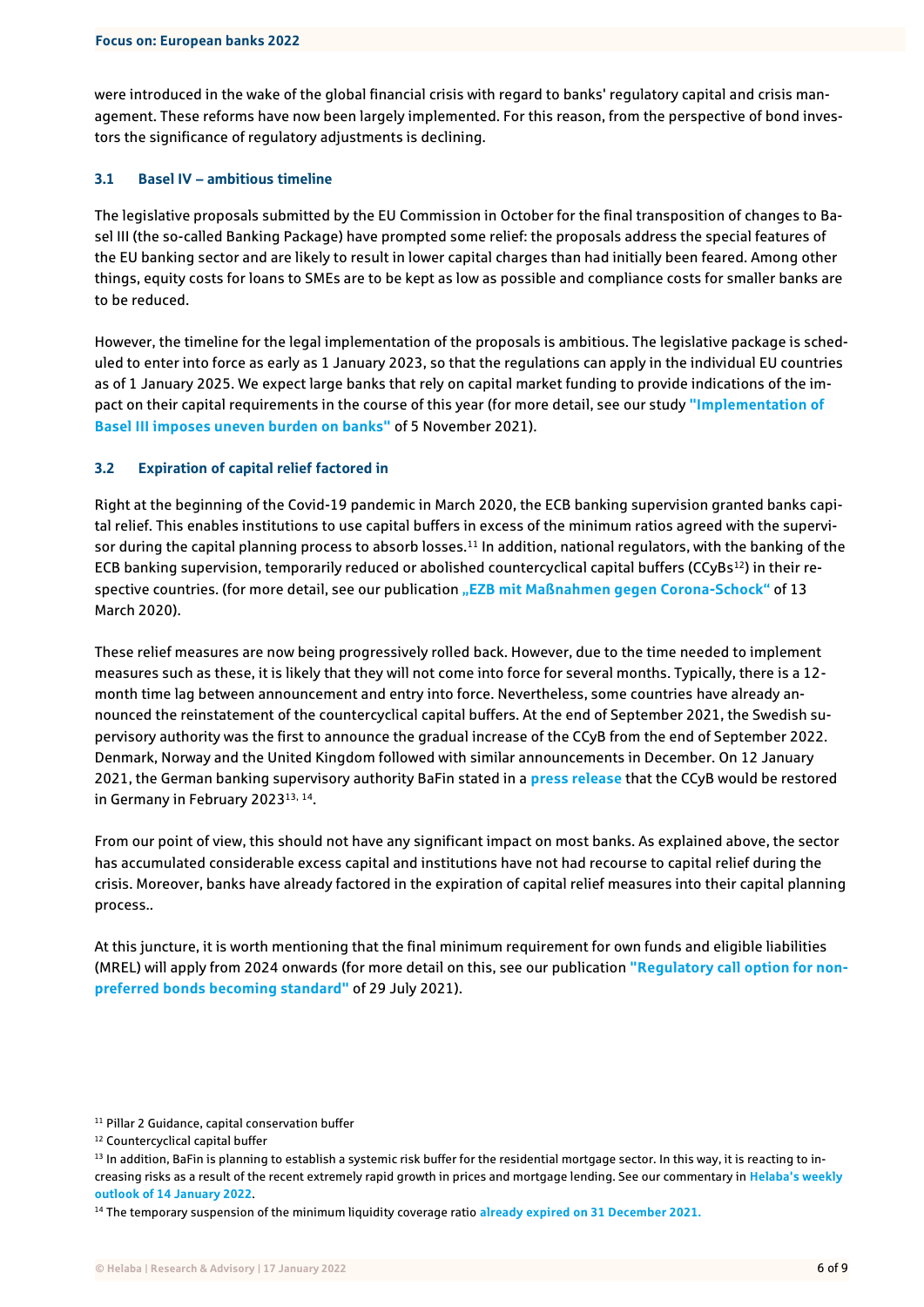### 3.3 Sustainability - ongoing development of data, processes and disclosure requirements

Regulators have turned their attention to the transition to a sustainable economy and consider it priority. Indeed, they have long regarded ESG<sup>15</sup> risks as a source of financial risk (for more detail, see our publication **["Supervision](https://www.helaba.de/blueprint/servlet/resource/blob/docs/541298/fdea3ae2d09545c0ab43288d318fe454/cs-20201215-data.pdf)  [wearing green-tinted spectacles"](https://www.helaba.de/blueprint/servlet/resource/blob/docs/541298/fdea3ae2d09545c0ab43288d318fe454/cs-20201215-data.pdf)** of 8 December 2020. In 2022, the main focus here will be on ensuring greater transparency and understanding of the risks.

From the end of June 2022, large institutions will be required to outline their ESG risks in the **disclosure report**. Supervisors are currently reviewing the disclosure of banks' climate-related and environmental risks. The ECB banking supervision plans to present a corresponding report in the first quarter of 2022.<sup>16</sup>

From the 2023 financial year, banks will be required to report their "green asset ratio" in full for the first time, which means they will have to show their customer exposures as defined by the EU taxonomy in relation to their entire portfolio.<sup>17</sup> It is likely that institutions will report a ratio of taxonomy-compliant activities in their annual reports for 2021, which are due shortly. However, we believe that this ratio will be of limited informative value. Banks bemoan the fact, among other things, that it is difficult to obtain relevant data from their corporate customers.

In addition, the focus of this year's **stress test** by the ECB banking supervision is on climate-related risks. The ECB considers the stress test to be a learning exercise for banks and supervisors alike, with the aim being to identify vulnerabilities, best practices and the challenges banks are facing in relation to climate-related risk management. The exercise will also help enhance data availability and quality and will allow supervisors to better understand how banks gauge their own climate risks.

Initially, the output of the stress test will be integrated into banks' Supervisory Review and Evaluation Process (SREP) using a qualitative approach, but it is unlikely that it will have any major quantitative impact on Pillar 2 capital requirements. The stress test is scheduled to be conducted from March to July 2022. Currently, it is unclear when and to what extent the results will be published. We assume that the banks themselves will provide comments on their own results.

In addition to the climate risk stress test, there are several other complementary regulatory initiatives in Europe focusing on sustainability. The ECB banking supervision's fundamental objective is to examine more closely how the banks it supervises manage climate-related and environmental risks. It had previously published a corresponding **[guide](https://www.bankingsupervision.europa.eu/ecb/pub/pdf/ssm.202011finalguideonclimate-relatedandenvironmentalrisks~58213f6564.en.pdf)** for banks on climate-related and environmental risks in November 2020, which set out its expectations with regard to the management of climate-related risks. In November 2021, the ECB supervisor issued its first **[comprehensive report](https://www.bankingsupervision.europa.eu/press/pr/date/2021/html/ssm.pr211122~6984de0ae5.de.html)** on how banks under its supervision are adapting their risk management to climate-related and environmental risks. The report concluded that institutions



<sup>15</sup> Environmental, Social, Governance

<sup>16</sup> See also **[report of November 2020](https://www.bankingsupervision.europa.eu/ecb/pub/pdf/ssm.ecbreportinstitutionsclimaterelatedenvironmentalriskdisclosures202011~e8e2ad20f6.en.pdf)**

<sup>&</sup>lt;sup>17</sup> Pursuant to the Taxonomy Regulation and delegated acts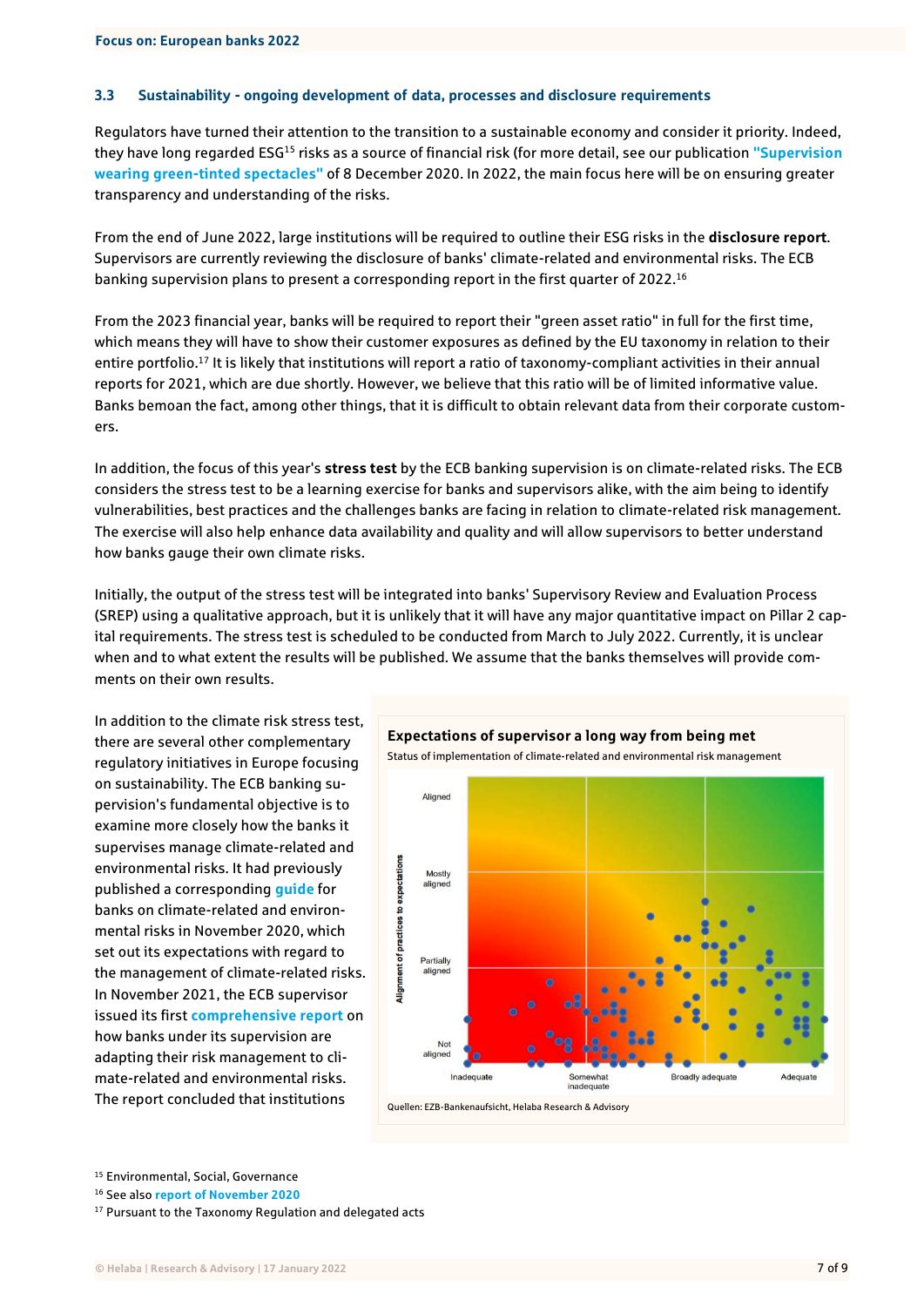had taken some preliminary steps but that none of them even came close to meeting the expectations set out in the guide.

At the same time as the climate-related stress test, the ECB supervisors are due to conduct a review of the status of banks' implementation of systems and processes for managing climate-related and environmental risks and their integration into overall corporate strategy and governance structures in the first half of 2022. In the run-up to the climate risk stress test by ECB supervisors in 2022, the ECB (Eurosystem) conducted an economy-wide climate stress test, the **[results](https://www.ecb.europa.eu/press/pr/date/2021/html/ecb.pr210922~59ade4710b.en.html)** of which were available in September 2021. In a top-down approach, this stress test focused on the stability of companies and banks in various climate policy scenarios. In addition to the ECB banking supervision's climate risk stress test, it also forms the basis for the climate stress test for the Eurosystem balance sheet, which is planned for the first quarter of 2022.

Furthermore, the European Banking Authority (EBA) has been tasked with integrating ESG principles into banking supervisory practices.<sup>18</sup> In June 2021, it published quidelines for banks on the management and supervision of ESG risks. In its May 2021 pilot study on the scope of climate risks, the EBA emphasised the need to address gaps in data in order to ensure a smooth transition towards low-carbon activities. Additionally, the EBA also highlighted significant disparity in banks' implementation of the EU taxonomy (see our publication **["EBA publishes pilot exer](https://www.helaba.de/blueprint/servlet/resource/blob/docs/555418/a467884576567fffccabfe2124aece3a/cs-20210526-data.pdf)[cise on climate risk"](https://www.helaba.de/blueprint/servlet/resource/blob/docs/555418/a467884576567fffccabfe2124aece3a/cs-20210526-data.pdf)** of 25 May 2021).

The legislative proposals for the final implementation of the EU Commission's Basel III amendments also contain draft provisions for ESG-relevant issues. These are largely based on the results of the above-mentioned initiatives and aim to ensure that banks systematically identify, disclose and manage their ESG risks as part of their overall risk management framework. This includes regular climate stress testing by both supervisors and the institutions themselves. The initial proposals did not contain any provision to integrate ESG aspects into minimum capital requirements (a so-called "green supporting factor"), which the Commission explained was due to a lack of data. However, the Commission has instructed the EBA to examine whether and how minimum capital requirements should be adjusted according to the ESG impact on individual assets. The results of this study should be available in 2023 (for more detail, see our study **["Implementation of Basel III imposes uneven burden on banks"](https://www.helaba.de/blueprint/servlet/resource/blob/docs/571894/5277a5199d641ca029dd10e529881b05/cs-20211105-en-data.pdf)** of 5 November 2021).

While the EBA will commence its EU-wide stress test in 2023, it will conduct its regular annual transparency exercise in 2022.

**Conclusion:** The issue of sustainability has long since become an important factor for the competitiveness of banks<sup>19</sup>. They will be seeking to benefit from the enormous business potential that will arise from economy's transition towards greater sustainability, although initially this means that a vast array of business activities will be discontinued. Sustainability issues also play an important role in banks' reputation management.

Above all, however, collecting and evaluating data poses enormous challenges for financial institutions. In our view, to a large extent the quantification of climate risks is still in its infancy. In 2022, the principal challenge for institutions and supervisors will be to enhance the relevant risk models and processes as well as the availability of data. At the same time, there will be improvements to transparency and disclosure.

There are unlikely to be many direct impacts on banks' credit quality as a result of ESG issues in 2022. However, this year will see crucial groundwork being laid for banks' medium-term approach to as well as risk management and disclosure of ESG issues.